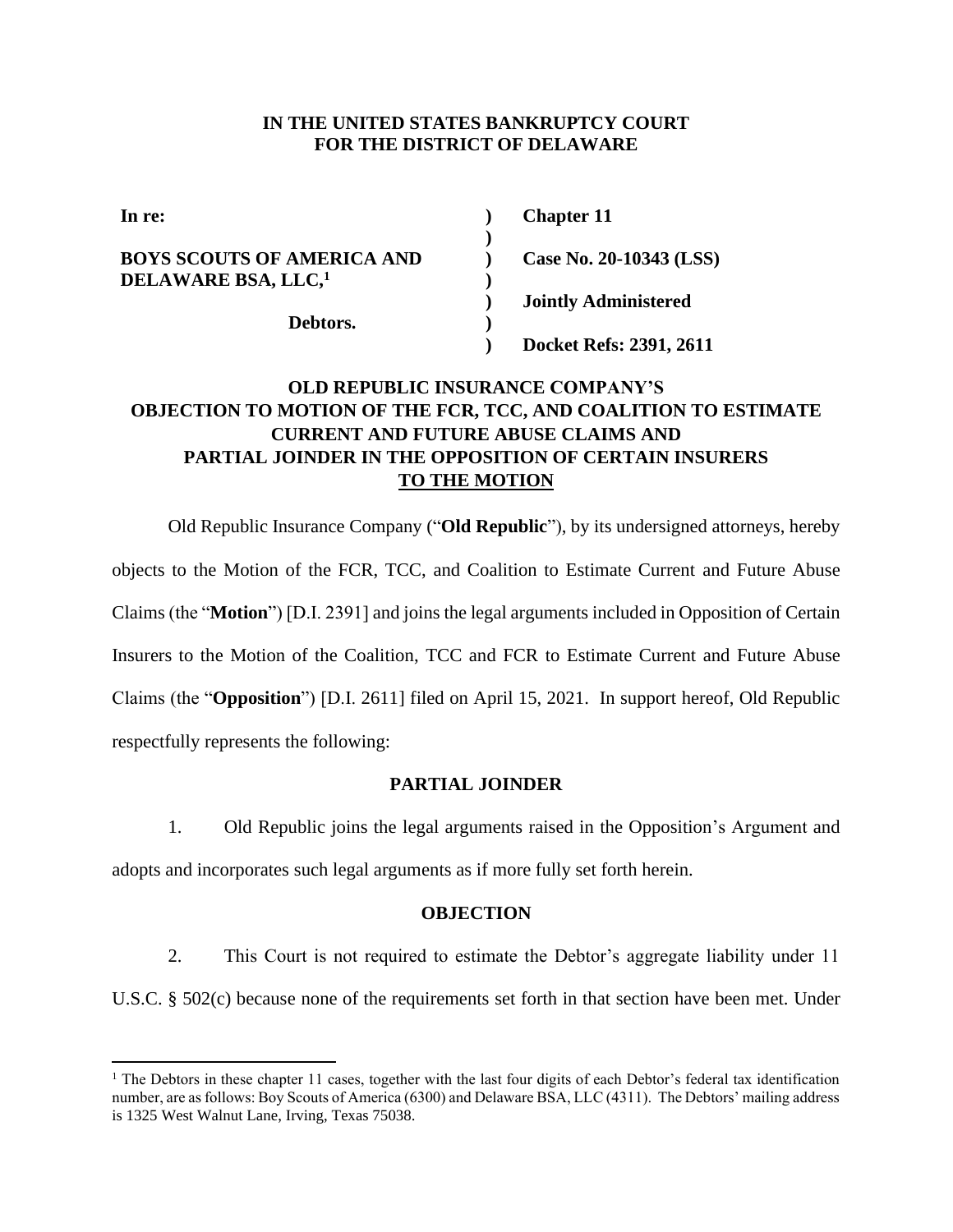section 502(c), estimation of individual claims "for purpose of allowance" can be appropriate when failing to do so would "unduly delay the administrative of the case" as the statute requires. The Motion, in contrast, requests the estimation of the Debtor's entire liability for four reasons: (i) "to [inform] the amount of trust funding needed to satisfy Abuse Claims", Motion at  $\P$  6; (ii) "provide more transparency into the insurance implications of any plan", Motion at  $\P$  7; (iii) "inform the contribution…from any local council and chartered organization that seeks a third-party release", Motion at  $\P$  8; and (iv) "test...certain insurers' contention that not all proofs of claim are valid..." Motion at  $\P$  9. These justifications are inconsistent with Section 502(c), and highlight how the movants are stretching Section 502(c) beyond its purpose – which is to estimate claims for purposes of allowance to aid in plan confirmation.

3. Further, pursing estimation in the way the movants propose does not appear aimed at estimating claims of the Debtor for purposes of allowance of each individual claim. This is amplified by the Motion's request for a year-by-year allocation of insurer liability. Movant's request only helps to ascertain which insurer might be liable and to what extent. Movant's purpose is clearly contrary to the purposes of Section 502(c) estimation.

#### **[REMAINDER OF PAGE INTENTIONALLY LEFT BLANK]**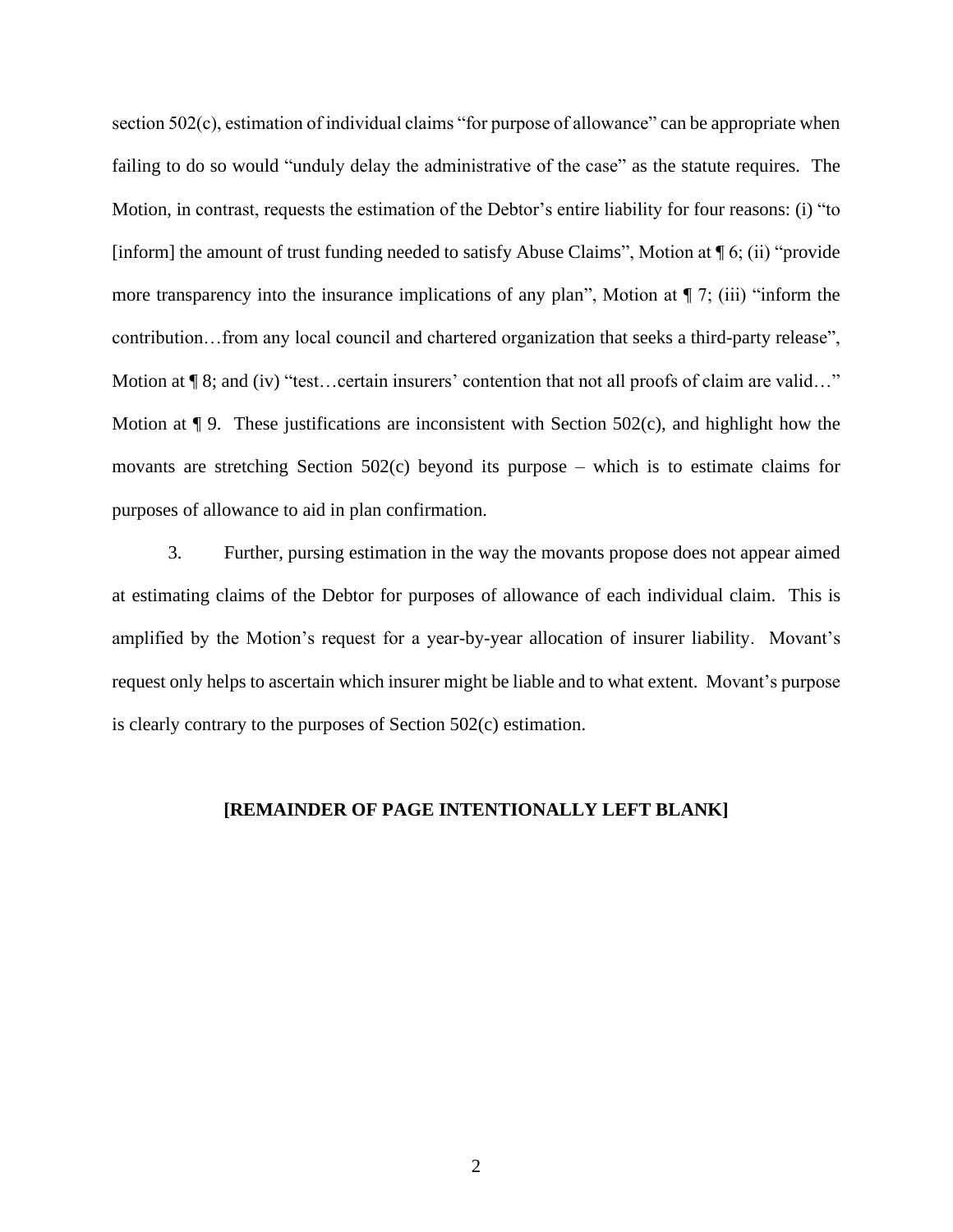### **CONCLUSION**

4. Accordingly, Old Republic respectfully requests that the Court deny the Motion and grant such other and further relief requested in the Opposition.

## April 15, 2021 **MORRIS JAMES LLP**

/s/ Carl Kunz, III Carl Kunz, III (DE Bar No. 3201) 500 Delaware Avenue, Suite 1500 Wilmington, DE 19801 Telephone: (302) 888-6800 Facsimile: (302) 571-1750 Email: ckunz@morrisjames.com

- and –

/s/ Margaret M. Anderson Margaret M. Anderson, Esq. (pro hac vice) FOX SWIBEL LEVIN & CARROLL LLP 200 W. Madison Street, Suite 3000 Chicago, IL 60606 Telephone: (312) 224-1224 Facsimile: (312) 224-1201 Email: panderson@foxswibel.com

*Counsel for Old Republic Insurance Company*